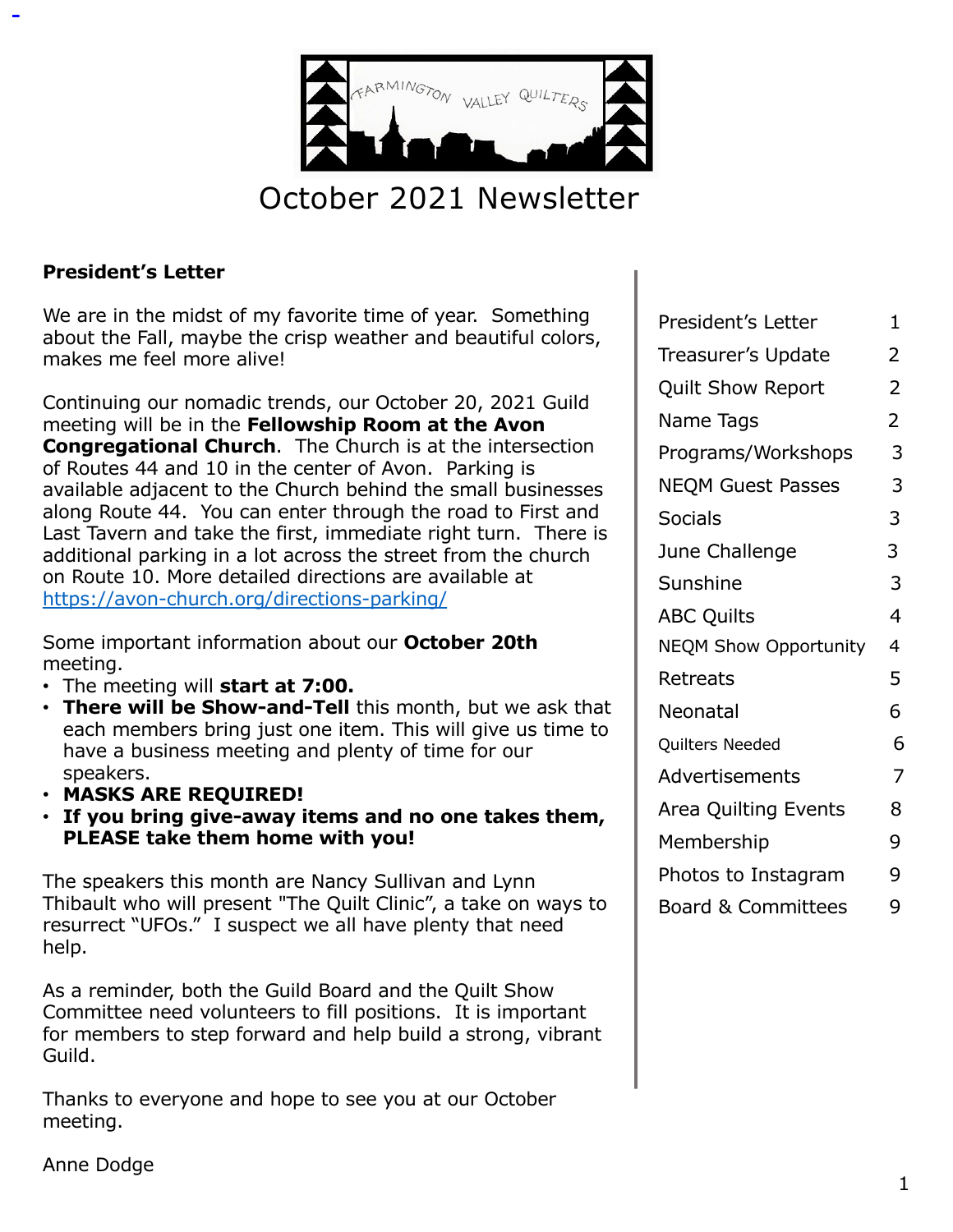# Treasurer's Update

All accounts are current, balanced and in good standing.

The Treasurer's Report is available to all members via our "Members Only" website page.

If you have any questions or concerns regarding guild financials please reach out to Sue Trimble, Treasurer

email [SusanQTrimble@gmail.com](mailto:SusanQTrimble@gmail.com)

# Name Tags

To encourage people to wear name tags, there will be a treat for everyone with a name tag at our meeting.

If you need to make one, nothing fancy is is required. Just a fabric rectangle with your name printed clearly on it. Originally flying geese were on the edge just done in permanent marker. Any size is fine. Mine is about  $3'' \times 5''$ . I used a few flying geese and one of my favorite blocks: saw-toothed star. I left room for my FVQ pin and other pins from events and quilt shows. You can sew a jewelry pin to the back or use a safety pin. I made a lanyard from felted wool and plastic beads.





## **Quilt Show Committee Report By Maureen Hulsart**



We are continuing to look for a site for a potential 2022 show. The U of H is not opening up their facility for outside bookings at this time. I have submitted another facility rental request at another school about possible use of their gym and am awaiting a response to my request.

I'm cautiously optimistic that in early 2022 these facility might review their rental policy and open them up to the public. Time will tell.

As always, I'm open to ideas for a show location. Please email me if you have any suggestions.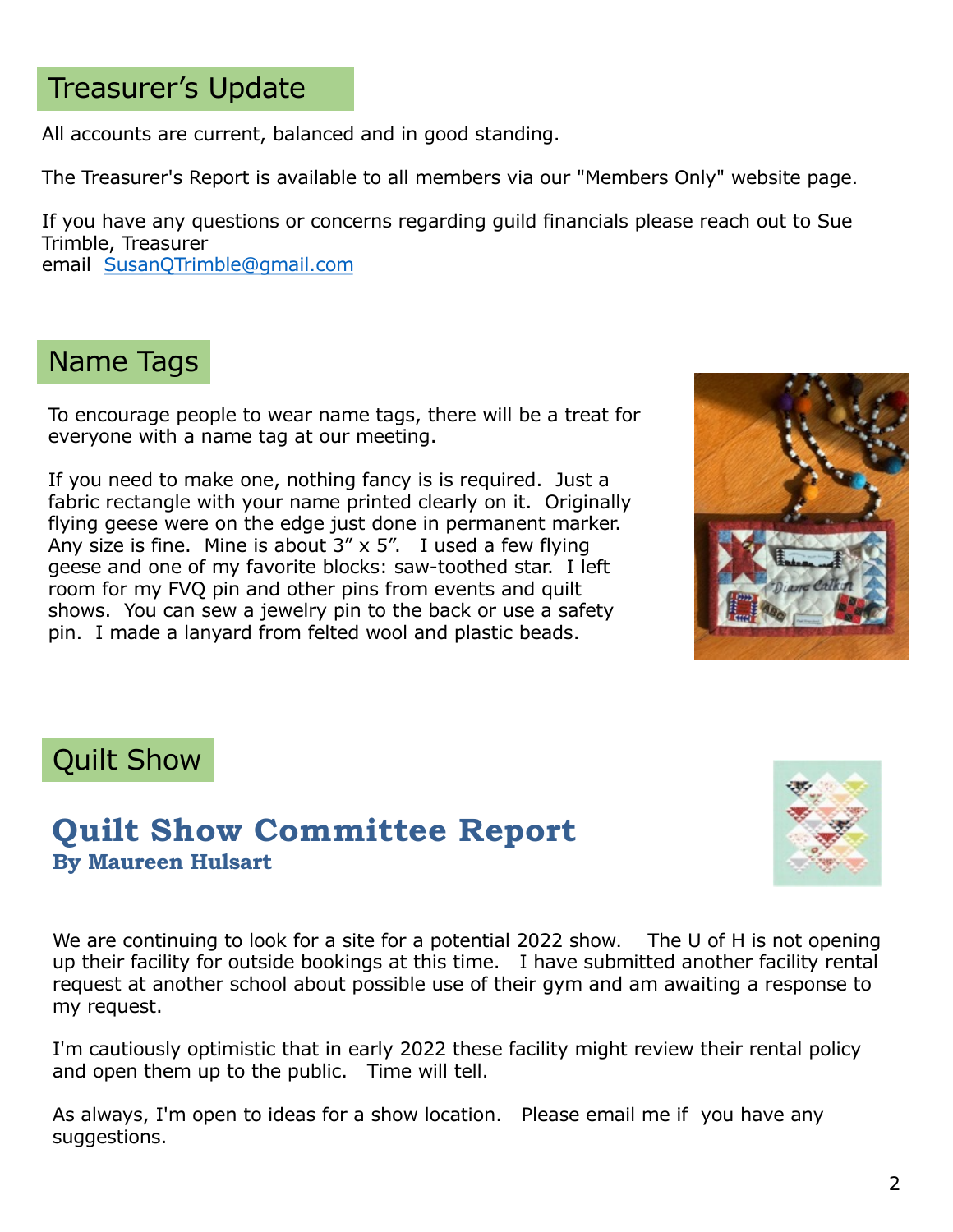# Programs and Workshops

#### .**October 20:**

Nancy Sullivan and Lynn Thibault will present "The Quilt Clinic." This lecture will provide a clinical approach to reviving our UFO's (unfinished fabric objects). Nancy and Lynn will help us find a way to finish a quilt that we may have thought had insurmountable issues. Their trunk show will feature some of their success stories and why they took on the challenge. HANDS ON HELP

Nancy and Lynn are offering help to members who bring questions about rulers, patterns, including the actual item, etc to the meeting.

#### **November 17-18:**

The artist Jane Davila will present "Elements of Design." Jane will follow up her lecture the next day with a workshop titled "Surface Design Sampler." In this workshop, you will play with a large variety of material and supplies on fabric - paintstiks, inks, paints, mediums, metallic foil, inktense pencils, water-soluble pastels and more. Let the creativity begin! The signup sheet will be available. NOTE The workshop fee is due at the October meeting or no later than November 1, please.

Gail Burk, Connie Beilstein

## NEQM Guest Passes

The guild's membership to the NEQM has been renewed and we have received 4 complimentary tickets for anyone interested in visiting there in the next year. Gail Burk

## **Socials**

We are still monitoring the status of the pandemic before making further plans for upcoming social events. Thanks for your patience!

Sue Underwood

## June Challenge

To be announced at the meeting.

## Sunshine

As a caring Guild, we want to send a cheer card or sympathy card to any member that might need one. In order for us to do this, Kathy Lettieri should be informed if you know of anyone who could use a card from us. If you do, please contact Kathy Lettieri (860-651-8330) or any board member. Kathy's e-mail is [kbakerl@att.ne](mailto:kbakerl@att.net)t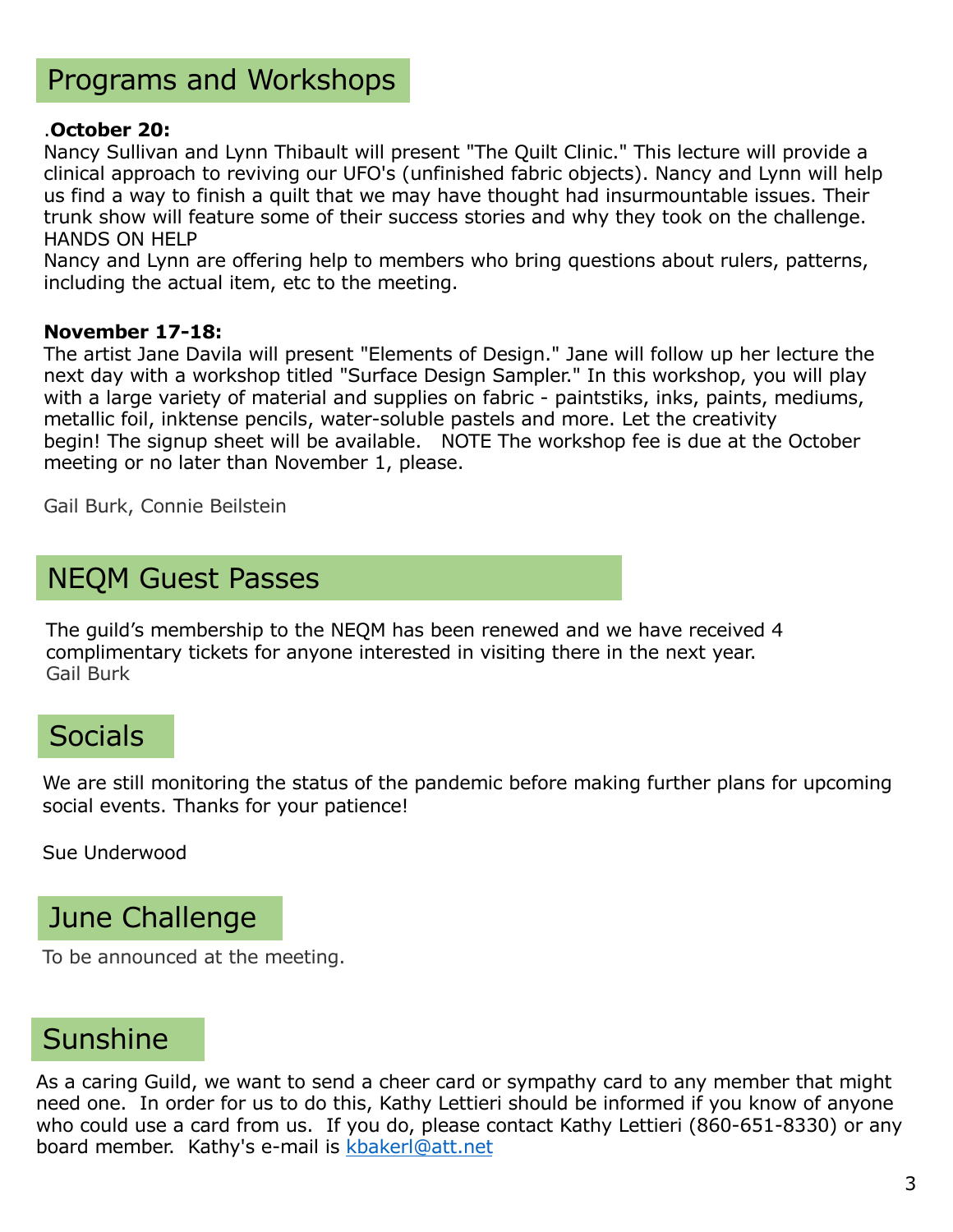

Thanks to everyone who took kits to make ABC blocks for this year's quilts. We will collect any finished blocks at the October meeting. Please place the finished blocks in a baggie with a slip of paper with your name or pin your name to the block so we can keep track of who has turned them in. (It gets a little chaotic at drop off trying to keep track, so it would really help us if they are tagged with your name). Ideally, we'd love to have all the blocks back by the November meeting. However, we know sometimes life gets in the way. The instructions and photo of the finished block are below. Thanks to everyone for supporting the ABC quilt project. – Kathie & Peggy

## **Instructions ABC Quilt 2021**

Click [here](https://www.bing.com/videos/search?q=missouri+star+quilt+company+brown+goose&&view=detail&mid=3017AA6F70D158132C283017AA6F70D158132C28&&FORM=VRDGAR) for a link to the video tutorial.

- 1. Your kit contains 2 cream square and 2 dark squares. Using any method, make 16 HST of cream and dark. Square to 4 ½"
- 2. Press seams to the dark
- 3. Assemble as shown.



## NEQM SHOW OPPORTUNITY 2021

#### NEW ENGLAND QUILT MUSEUM EXHIBIT OPPORTUNITY 2022

As supporting members of the New England Quilt Museum, participating guilds are offered the opportunity to exhibit one quilt from a guild member to be displayed at the Museum during their 2022 Summer Celebration exhibit.

Because we will not have a quilt show in 2021 from which to choose a quilt, we decided to let the guild vote on our best quilt at a Show and Tell in early 2022.

So please continue making your fabulous quilts. Be prepared for a live show and tell or with a good photo of you submission. More information will be provided when we get it from the Museum.

If you have any questions, please give me a call or email me. Phyllis Small [phyl@phyllissmall.com](mailto:phyl@phyllissmall.com) 860-803-5907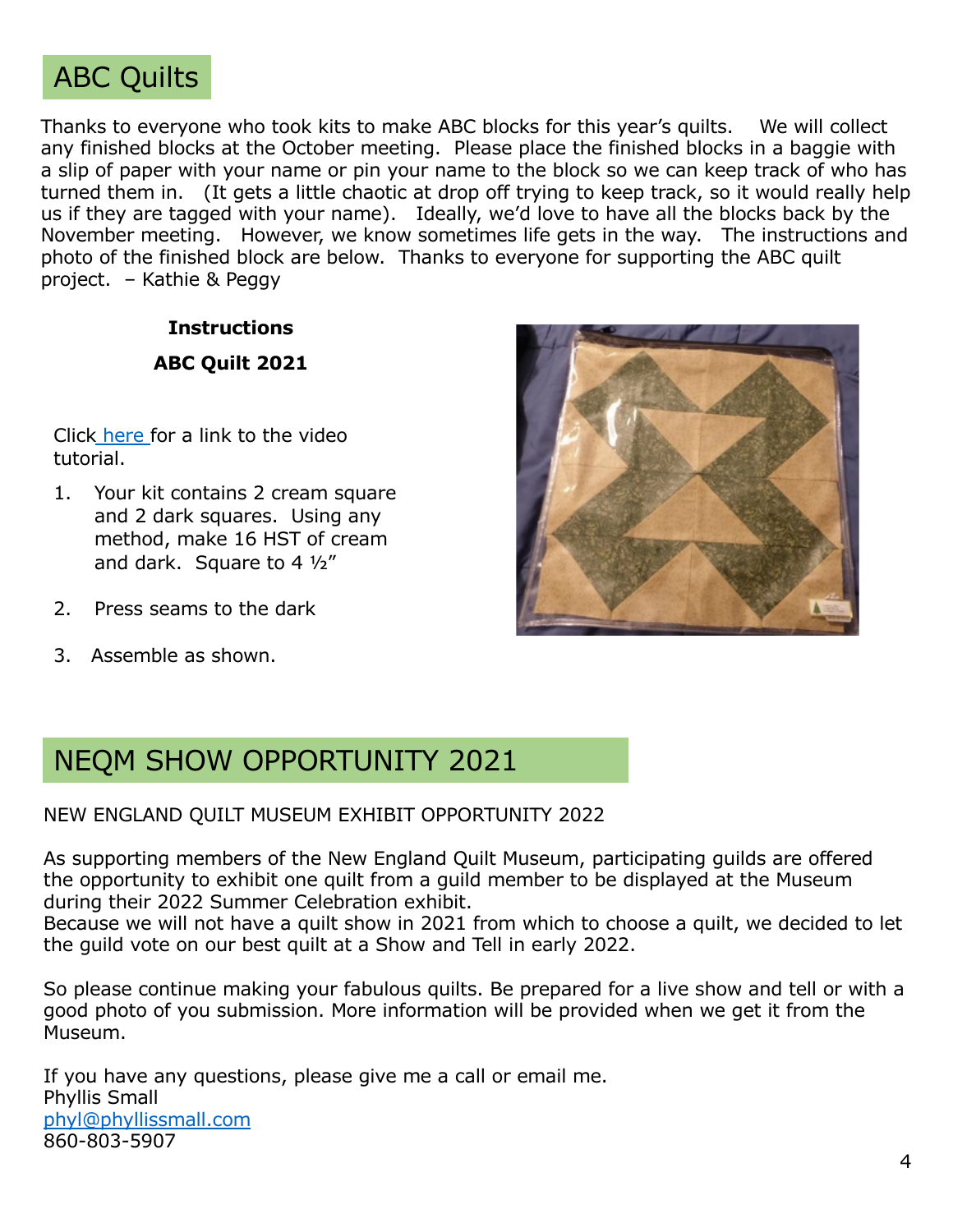#### **FALL 2021 RETREAT**

Registration for our Fall 2021 retreat is now open with a 3 or 2 night option. We still have some openings. I plan on attending the October 20 meeting and will be accepting balance checks or full payment for last minute signups.

Here are the particulars:

- Dates:
	- Nov  $4 7$  (3 nights, Thurs Sun) or
	- Nov  $5 7$  (2 nights, Fri Sun)
- Place: Incarnation Center, Ivoryton, CT in "The Lodge"
- Cost: 3 nights \$310; 2 nights \$225 (There is no difference in price if you share a room with someone or you have a single room.)
- Required info: name, phone, email, any preferences you'd like us to know (room location, seating buddies, food allergies, etc.), whether you're coming for 3 or 2 nights.
- Balance due: October 15. **Make checks payable to FVQI.**
- Meals:
	- 3 night option: Thursday night dinner through Sunday lunch;
	- 2 night option: Friday night dinner through Sunday lunch.
- Rooms (bathrooms are down the hall and shared):
	- Most rooms are single bed rooms
	- 2 rooms have 2 single beds
	- 2 rooms have 3 single beds
- Show & Tell Saturday evening
- Possible sewing machine servicing on Saturday (awaiting confirmation)

#### Send all deposits and required information to:

- Jean Williams, 25 Gracewell Rd, Wethersfield, CT 06109.
- Look for an email from quiltinjean@gmail.com confirming receipt.

Questions? Email Jean Williams: [quiltinjean@gmail.com](mailto:quiltinjean@gmail.com)

Note: We will work with Incarnation Center to assess the COVID situation over the next few months. **Masks are required when in the dining room (buffet line) except when eating.**

Looking forward to meeting socially again! Happy quilting!

Spring Retreat: March 3-6, 2022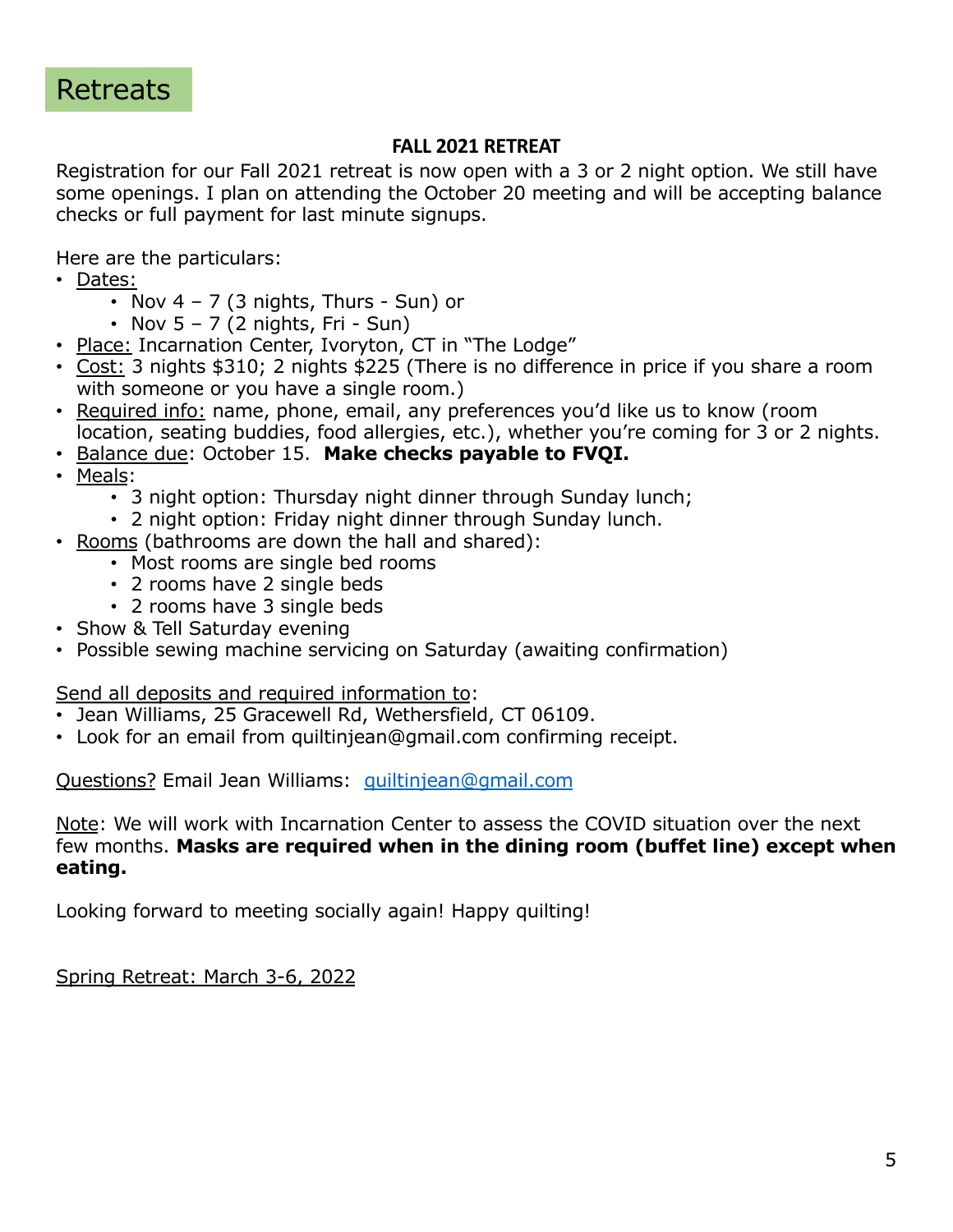# Neonatal Quilts

A quick update, some guidance on scent clothes and a couple of stories.

We're off to a flying start with 49 scent cloths and 30 quilts having been provided at our last meeting. They are now safely in the hands of Shari Galvin, our NICU liaison, who continues to marvel at our efforts.

Please remember the following concerning scent cloths:

- They should be no smaller than  $6'' \times 6''$  and no larger than  $6'' \times 8''$ .
- Use two pieces of flannel sewn together.
- Do not use batting.
- CAUTION: Due to their delicate and thin skin, the babies' little faces will not tolerate contact with stitching thread.
- THEREFORE: Scent clothes should not be quilted and any stitching should be confined closely to the outer edge.

REMINDER: Please wash all scent cloths and quilts before submitting them.

STORIES from Shari: One particular baby named Sunshine had been in the NICU for some time. Her tiny coverlet was draped with a quilt prominently featuring a large sun. Every morning staff would greet her with, "Good morning, Sunshine!" Happily, Sunshine recently went home in the company of her delighted parents. Staff have now been known to wonder, "Where's Sunshine?"

Shari was recently asked to provide a visual backdrop for use in a read-a-thon the unit was planning. She found two quilts which featured ABC's. They were hung for the duration of the event and received rave reviews.

Please be sure to visit our table for batting, fabric, and labels. Also, thanks to Sally Sargent Markey, we have lots of fabric combo packets just waiting for your talented attention. Please keep working on the fabric bags for the Snowflake Shop and bring any finished bags you have to our next meeting. And, as always, thank you for your support of this noble effort.



Happy fall, Alberta and Phyliss

# Quilters Needed

Quilts2Heal provides comfort and healing through quilts created for those who have suffered a loss, illness, or challenge in their lives.

For more information contact Paula DeSilva, Founder; [quilts2heal@comcast.ne](mailto:quilts2heal@comcast.net)t 860-306-7000 or Lynda Cook, [blcook66@gmail.com](mailto:blcook66@gmail.com) or visit our website [https://www.quilts2heal.or](https://www.quilts2heal.org/)g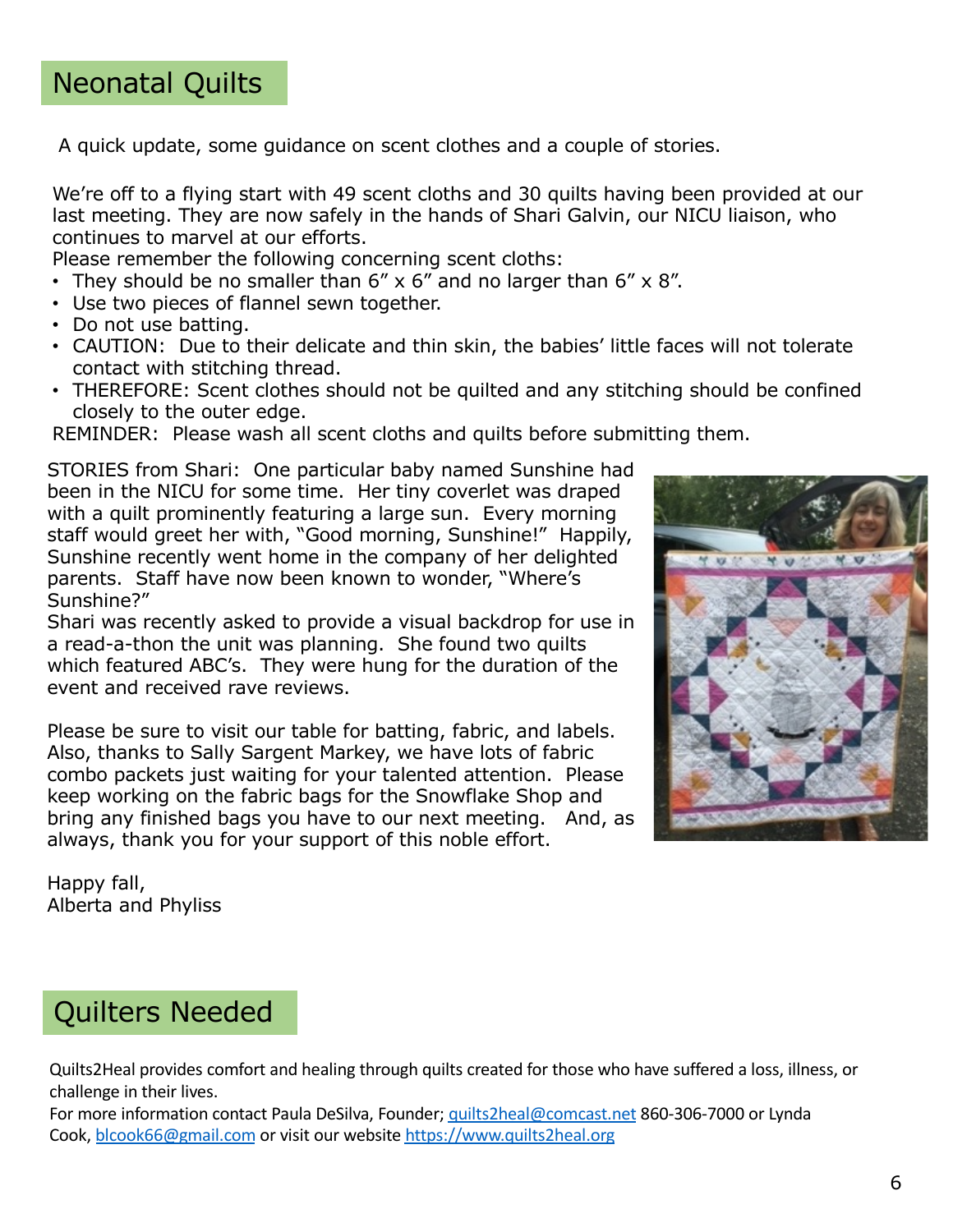# Advertisements

If you would like to advertise a service or are looking to sell or buy something related to quilting/sewing, advertise it here. Your advertisement will be in the Newsletter for six months; after which it will be removed.

#### **Please consider sharing your stash with new quilters!**

Middle School & Library Looking for Quilting Fabrics

If you have any quilting fabrics you would like to part with, both Henry James Middle School and the Simsbury Library can use them. They both teach quilting classes to students. Please bring them to any guild meeting and Lisa Salvatore will make sure they end up in appreciative hands. Thanks so much!!

Lisa Salvatore [Lisa.B.Salvatore@gmail.com](mailto:Lisa.B.Salvatore@gmail.com)

#### **Quilt Frames for sale.**

Large Hand Quilting Frame 80" long, very sturdy, picture of base - doesn't show long pieces. For sale for \$300.

Oval Hand Quilting Frame on Stand \$15 Norma Hartley 860-674-0381



**For Sale: Grace EZ3 FABRI-FAST Quilting Frame**  Contact Fran Kehoe [gandfkehoe@gmail.com](mailto:gandfkehoe@gmail.com) 860-658-9908. 2/22

**I have the complete Elm Creek Quilts Novel set** by Jennifer Chiaverini. I'm finishing the last two and would love to pass the set along to another reader – or group of readers! Just email me if you are interested. These ae part of the Marlene legacy. weavewoman@comcast.net 2/22

I also still have lots of quilt books, magazines and patterns that need to find a new home. They are currently in a bookshelf in our garage and it won't be too long before the car will need that spot! I will bring a few to each Guild meeting but can only carry so much. I'd love to have you come browse and take lots home. Ann has already pulled several for the Guild library but there are some great things still available including lots of patterns. Just email me to set up a time to come find some great winter projects. weavewoman@comcast.net. 2/22

#### **Fabric & Everything Tag Sale!**

I've worked in the theater designing and making costumes for 40 years and I've retired. My tag sale includes trim, lace, buttons, patterns, elastic...you name it. Plus a few sewing machines.<br>Sept 24, 25 & 26 9:00-3:00 Rain dates - Oct 17, 18 & 19 Sept 24, 25 & 26 9:00-3:00 2 Pleasant Court, Windsor, CT 12/21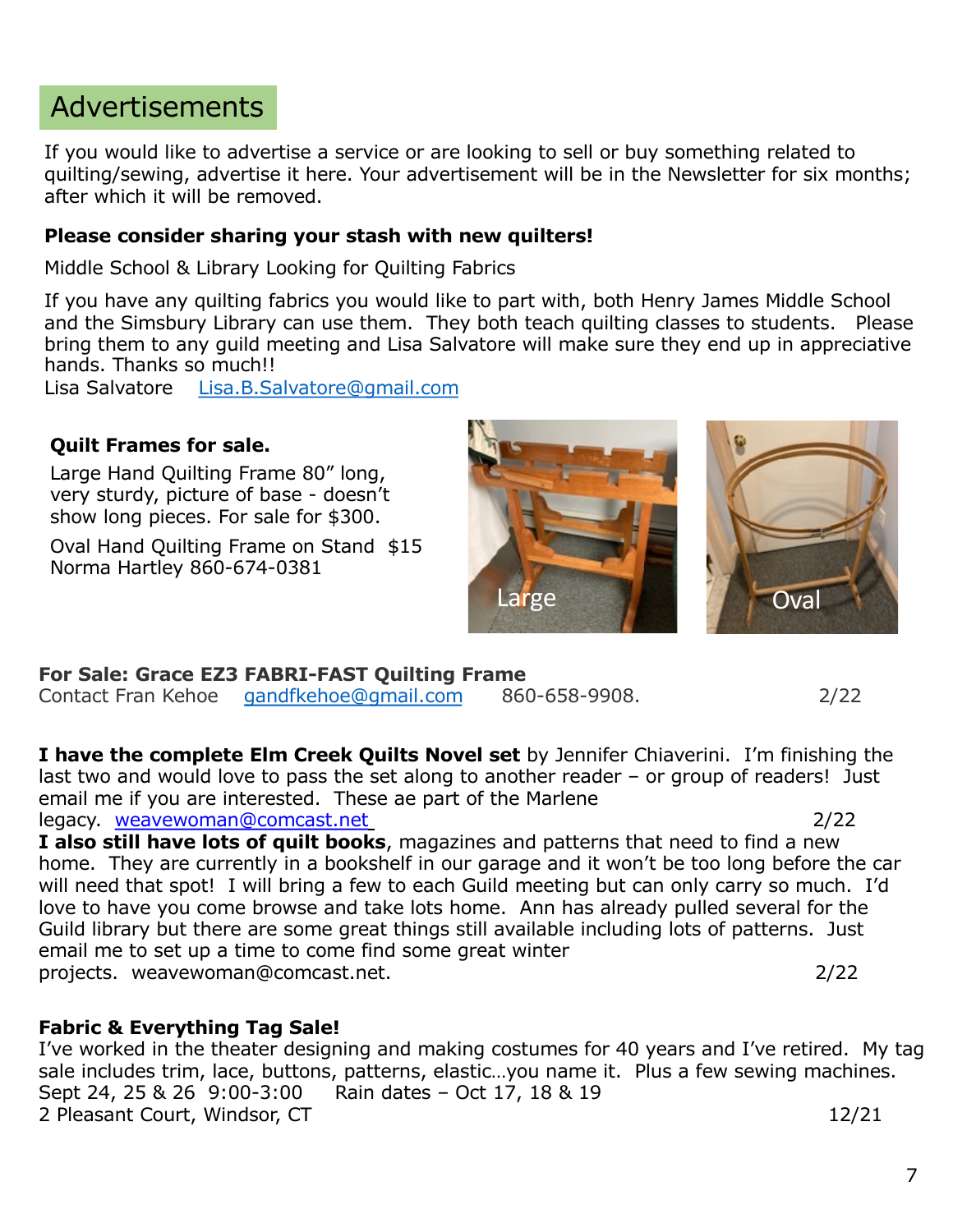## **Granbees Quilt Guild Looking for Members**

Interested in quilting? \* The Granbees Welcome You \* Beginners to Experts

**When:** Third Tuesdays September to June 10:00 am – Noon **Where:** East Granby Farms Rte 187 – 79 North Main St **Programs:** Trunk Shows, Demonstrations, Guest Speakers, Charity Quilts, Members helping members, Retreats, Applique, Basting Day, Refreshments

No childcare available

**Contact:** Ellyn Mansfield Email: elhmansfield@gmail.com Phone – 860-561-2878

# Quilting Events in the Area

### **Please be sure to check for cancellations**

#### **BUCC Quilt Show & Sale with Sewing Tag Sale Oct 22-24, 2021**

Belchertown United Church of Christ 18 Park St Belchertown MA 01007 **[https://buccquiltshowandsale.weebly.com](https://sewmanyshows.us19.list-manage.com/track/click?u=45e35880b67872826e6bfbfc2&id=b83fd5b50f&e=781fb09e8a)/**

**Contemporary Quilts**

October 25-December 23, 2021 Menino Art Center 26 Central Ave Hyde Park MA 02136 **[http://www.hpaa-mac.org](https://sewmanyshows.us19.list-manage.com/track/click?u=45e35880b67872826e6bfbfc2&id=37763ad6ad&e=781fb09e8a)/**

**Concord Piecemakers FYN (Fiber, Yarn and Notions) Sale November 6, 2021** St Matthew's Church 435 Central St Acton, MA 01720 **[http://concordpiecemakers.org](https://sewmanyshows.us19.list-manage.com/track/click?u=45e35880b67872826e6bfbfc2&id=f85b7392b3&e=781fb09e8a)/**

**Quilters' Connection 3rd Bi-Annual Auction December 2, 2021** St. James Armenian Church Keljik Hall 465 Mt. Auburn Street Watertown MA 02472 **[https://quiltersconnection.org](https://sewmanyshows.us19.list-manage.com/track/click?u=45e35880b67872826e6bfbfc2&id=49700ca1dd&e=781fb09e8a)/**

**10th Annual Yuletide Quilt Show December 4, 2021** First Congregational Church of Haddam 905 Saybrook Road Haddam, CT 06438 **[https://haddamchurch.org](https://sewmanyshows.us19.list-manage.com/track/click?u=45e35880b67872826e6bfbfc2&id=a154b11a20&e=781fb09e8a)/**